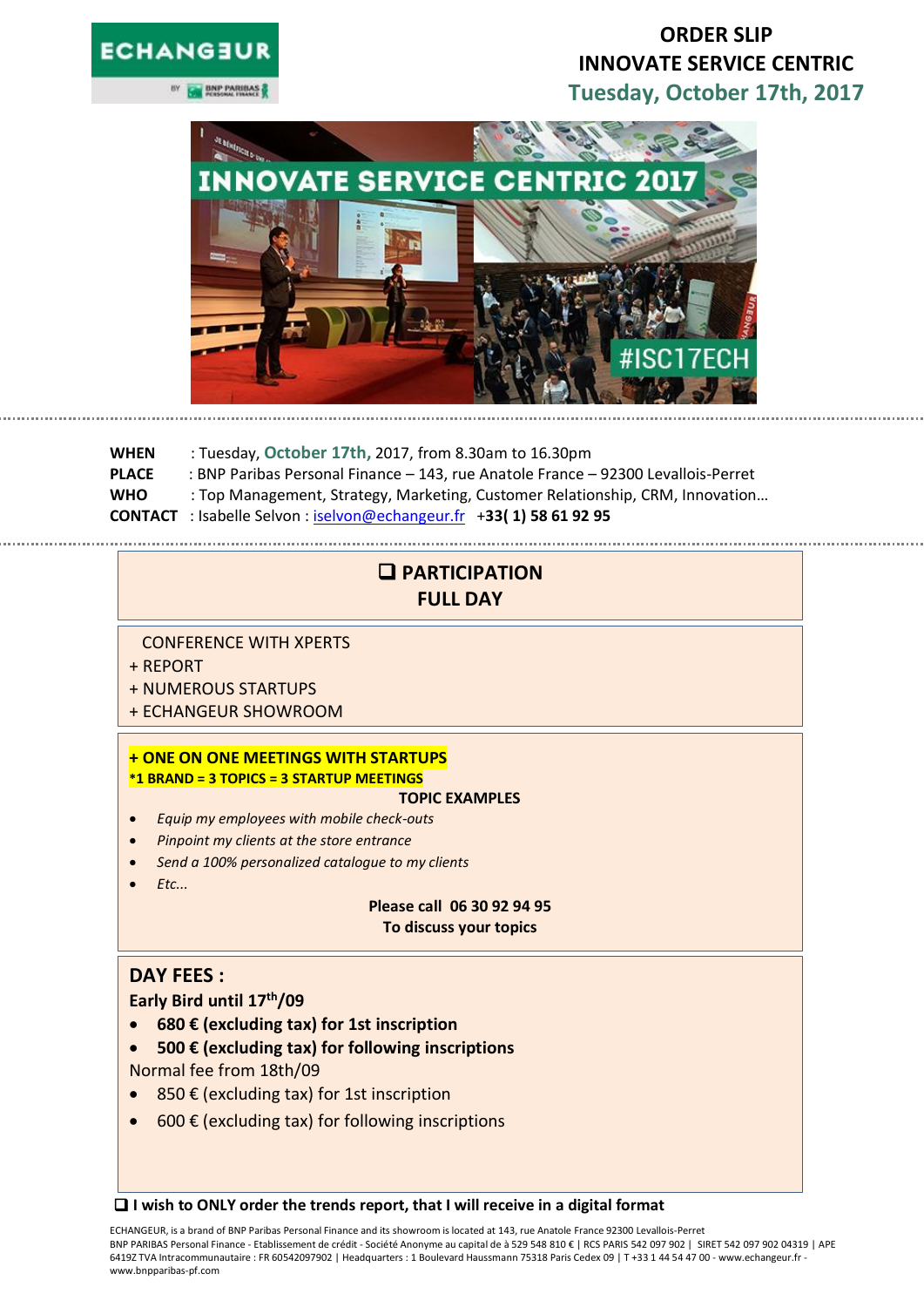

# **ORDER SLIP INNOVATE SERVICE CENTRIC Tuesday, October 17th, 2017**

#### **PAYMENT METHOD**

**Only by bank transfer via BNP Paribas Personal Finance Account:**  Please indicate **« Service Centric 2017 »** and the invoice number **Bank Code :** 30004 **Sort Code :** 02118 **Accourt Number :** 00040600452 **RIB Key :** 92 **IBAN :** FR76 3000 4021 1800 0406 0045 292 **BIC CODE:** BNPAFRPP **Domiciliation :** BNP PARIBAS Montreuil **Owner :** BNP PARIBAS

**Date : Signature and compagny stamp :** 

*This form will validate your enrolment to the Echangeur's Conference: "Innovate Service Centric 2017" or the order of the trend report and the agreement with the general conditions described on the latest page of the document. The receiving date of this order slip validates the corresponding price. An invoice will be edited at reception of the order.* 

ECHANGEUR, is a brand of BNP Paribas Personal Finance and its showroom is located at 143, rue Anatole France 92300 Levallois-Perret BNP PARIBAS Personal Finance - Etablissement de crédit - Société Anonyme au capital de à 529 548 810 € | RCS PARIS 542 097 902 | SIRET 542 097 902 04319 | APE 6419Z TVA Intracommunautaire : FR 60542097902 | Headquarters : 1 Boulevard Haussmann 75318 Paris Cedex 09 | T +33 1 44 54 47 00 - www.echangeur.fr www.bnpparibas-pf.com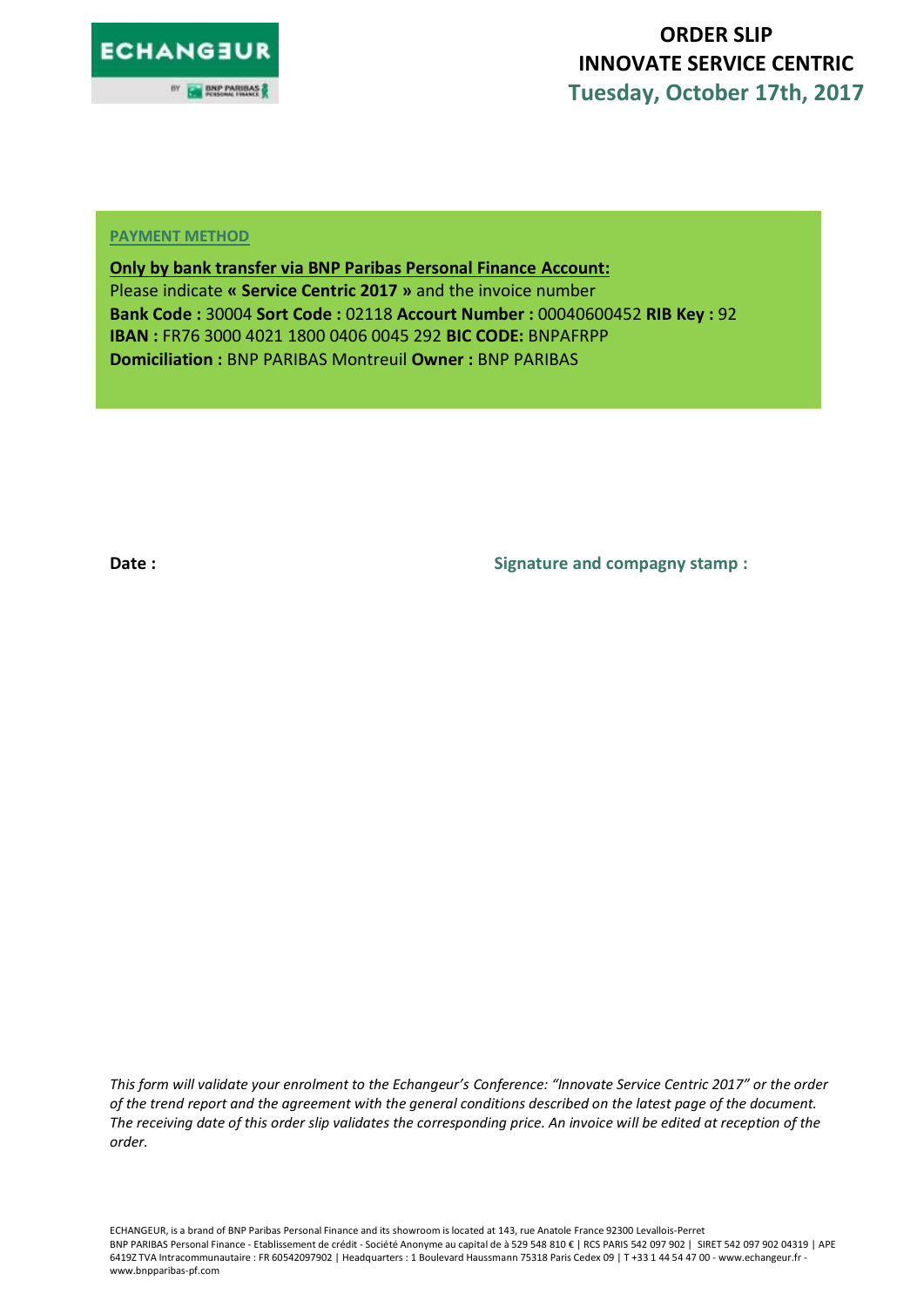

#### **PLEASE PROVIDE THE FOLLOWING INFORMATION :**

| PROFESSIONAL DETAILS (1st inscription) : |                  |  |
|------------------------------------------|------------------|--|
| <b>Surname:</b>                          | Name:            |  |
| Company:                                 | <b>Fonction:</b> |  |
| Telephone number:                        | Mobile number:   |  |
| Email:                                   |                  |  |
| Adress (N°, Street) :                    |                  |  |
| Postal Code:                             | Town:            |  |

| BILLING : (an account creation form will also be given to along with this inscription paper) |            |
|----------------------------------------------------------------------------------------------|------------|
| <b>Billing entity:</b>                                                                       |            |
| Accountancy contact:                                                                         |            |
| Adress (N°, street) :                                                                        |            |
| <b>Postal Code:</b>                                                                          | Town:      |
| Email:                                                                                       | Telephone: |
| ______                                                                                       |            |

Following your company policy, an order slip number or cost center will be needed on the invoice and will need to be provided to us before we issue the invoice

| Surname:              | Name:            |
|-----------------------|------------------|
| Company:              | <b>Fonction:</b> |
| Telephone number :    | Mobile number:   |
| Email:                |                  |
| Adress (N°, Street) : |                  |
| Postal Code:          | Town:            |

## **PROFESSIONAL DETAILS (2nd inscription) :**

ECHANGEUR, is a brand of BNP Paribas Personal Finance and its showroom is located at 143, rue Anatole France 92300 Levallois-Perret BNP PARIBAS Personal Finance - Etablissement de crédit - Société Anonyme au capital de à 529 548 810 € | RCS PARIS 542 097 902 | SIRET 542 097 902 04319 | APE 6419Z TVA Intracommunautaire : FR 60542097902 | Headquarters : 1 Boulevard Haussmann 75318 Paris Cedex 09 | T +33 1 44 54 47 00 - www.echangeur.fr www.bnpparibas-pf.com